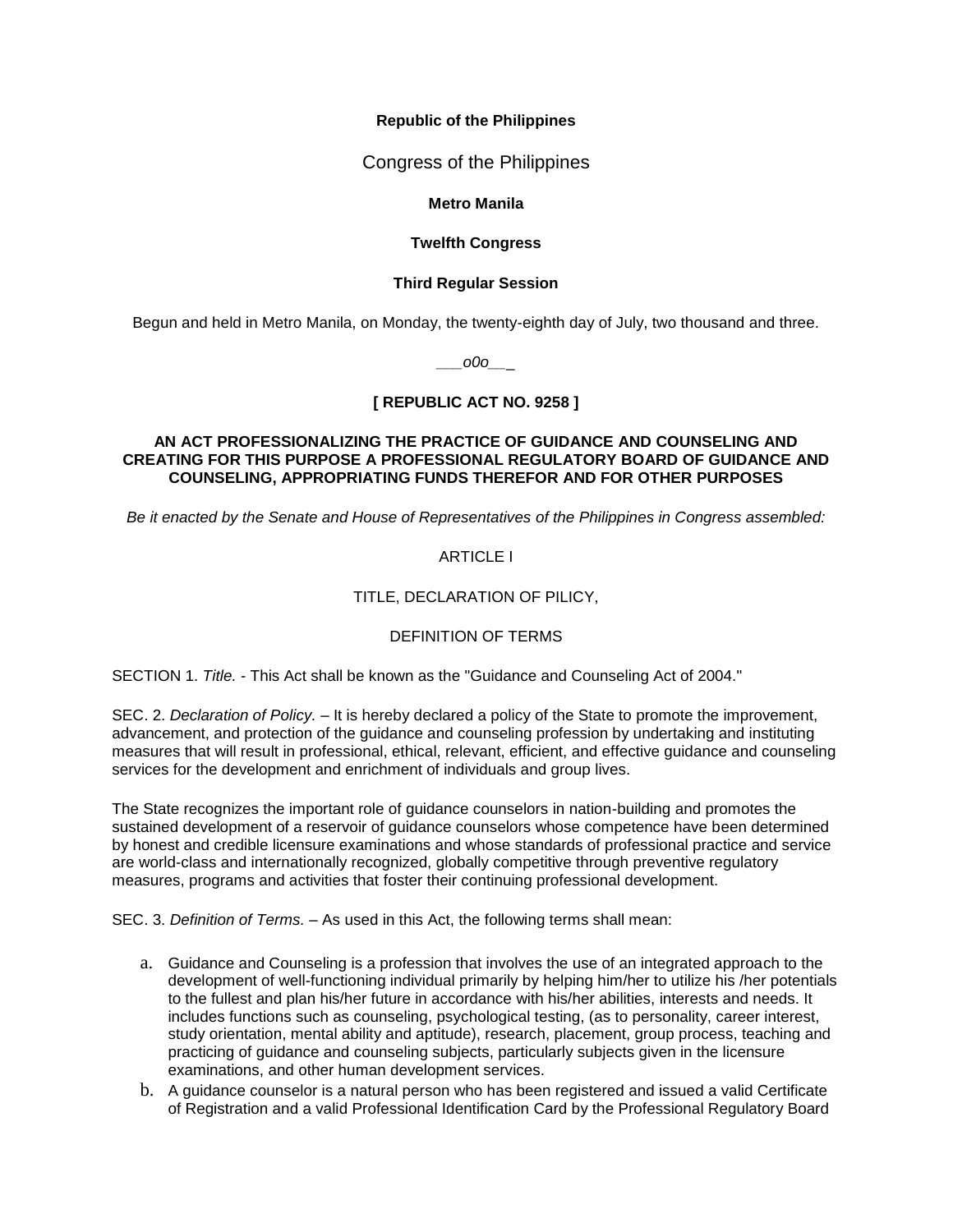of Guidance and Counseling and the Professional Regulation Commission (PRC) in accordance with this Act and by virtue of specialized training performs for a fee, salary or other forms of compensation, the functions of guidance and counseling under Section 3 (a) of this Act.

## ARTICLE II

#### THE PROFESSIONA REGULATORY BOARD

#### OF GUIDANCE AND COUNSELING

SEC. 4. *Creation of the Professional Regulatory Board of Guidance and Counseling. –* There shall be created a Professional Regulatory Board of Guidance and Counseling, hereinafter referred to as the Board, under the administrative control and supervision of the Professional Regulation Commission, hereinafter referred to as the Commission, to be composed of a Chairman and two (2) members who shall be appointed by the President of the Philippines from among a list of three (3) recommendees for each position submitted by the Commission from a list of five (5) nominees for each position submitted by the accredited and integrated organization of guidance counselors.

SEC. 5. *Powers, Functions, Duties and Responsibilities of the Board. –* The Professional Regulatory Board shall have the following specific powers, duties and responsibilities.

- a. Supervise and regulate the practice of Guidance and Counseling;
- b. Determine and evaluate the qualifications of the applicants for registration with or without licensure examinations and for issuance of special permits;
- c. Prepare the examination questions in accordance with Section 15 hereof of the modifications thereof, and correct and rate the examination papers through a process of computerization;
- d. Prepare, adopt, issue or amend the syllabi for the subjects in the licensure examination, in consultation with the Commission on Higher Education (CHED), the academe and the accredited professional organization;
- e. Register successful examines in the licensure examination and issue the corresponding certificates of registration;
- f. Issue special/temporary permits to foreign guidance counselors to practice Guidance and Counseling for specific projects and for a specific duration of time for a fee or on medical mission without a fee;
- g. Monitor the conditions affecting the practice of Guidance and Counseling, conduct ocular inspection of places where guidance counselors practice their profession, and adopt measures for the enhancement of the profession and the maintenance of high professional, technical and ethical standards;
- h. Ensure, in coordination with the CHED, that all educational institutions offering the course/program of Guidance and Counseling comply with the policies, standards and requirements of the said course prescribed by the CHED in the areas of curriculum, faculty, library and facilities;
- i. Promulgate rules and regulations including a Code of Ethics, a Code of Technical Standards for guidance counselors and administrative policies, orders and issuances, to carry out the provisions of this Act;
- j. Investigate violations of this Act and the Rules and Regulations, Code of Ethics, Code of Technical Standards, administrative policies, orders and issuances promulgated by the Professional Regulatory Board. The rule on administrative investigation promulgated by the Commission shall govern in such investigation;
- k. Issue *subpoena* or *subpoena duces tecum* to secure the attendance of respondents and witnesses or the production of documents relative to the investigation conducted by the Board;
- l. Render decision, order or resolution on preliminary investigation or inquiry against violators of this Act, Rules and Regulations, Code of Ethics, Code of Technical Standards or any policy on under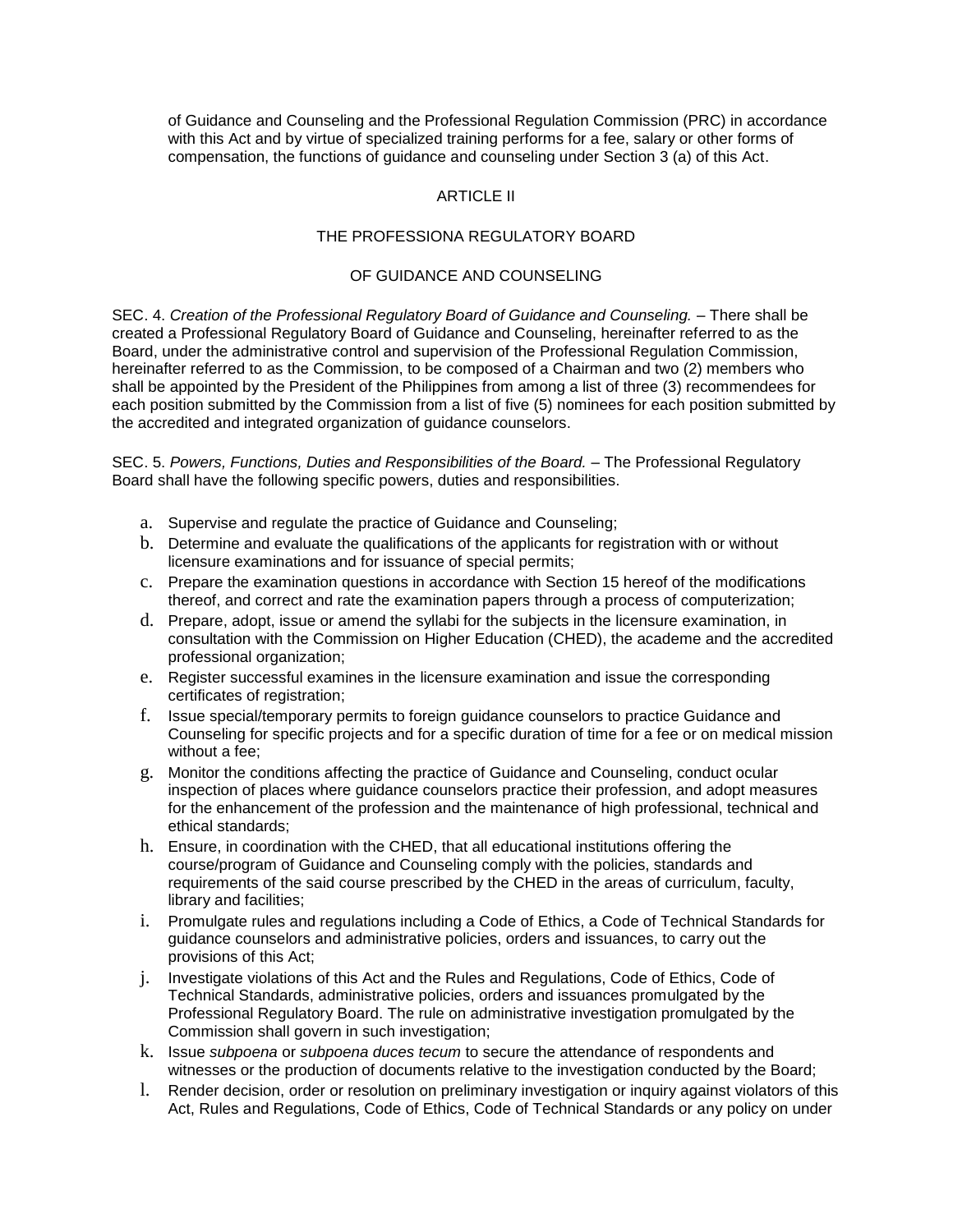policy on undocked cases and on docketed administrative cases against examines or registrants, which shall become final and executory unless appealed with the Commission within fifteen (15) days from receipt of the copy thereof:

- m. Issue, suspend, revoke or re-issue any license for the practice of Guidance and Counseling as defined in this Act;
- n. Administer oaths necessary for the effective implementation of this Act;
- o. Initiate criminal action against any violator of this Act and/or the rules and regulations of the Board;
- p. Adopt the official seal of the Board;
- q. Prescribe guidelines and criteria on the continuing professional education (CPE);
- r. Adopt such measures necessary and proper for the maintenance of high ethical and professional standards in the practice of the profession; and
- s. Perform such other functions and duties as may be necessary to effectively implement this Act.

The policies, resolutions and rules and regulations issued or promulgated by the Professional Regulatory Board shall be subject to review and approval by the Commission; however, the Board's decisions, resolutions or orders which are not interlocutory, rendered in an administrative case, shall be subject to review only if on appeal with the Commission. The decision of the Board and/or the Commission may be appealed to the Court of Appeals in accordance with the Rules of Court.

SEC. 6. *Qualifications of the Professional Regulatory Board Members. –* The Chairman and members of the Professional Regulatory Board, at the time of their appointment shall:

- a. Be a citizen of the Republic of the Philippines;
- b. Be a resident of the country for at least five (5) years immediately prior to his/her appointment;
- c. Be of good moral character and must not have been convicted of any crime involving moral turpitude;
- d. Be a qualified guidance counselor holding a valid Certificate of Registration: *Provided,* That in the case of the first members of the Board of Guidance and Counseling, they shall be issued Certificates of Registration as guidance counselors without prior examination;
- e. Be a holder of a doctoral degree in Guidance and Counseling from a reputable college or university duly recognized by the CHED and/or by a duly accredited college or university abroad;
- f. Have at least ten (10) years of continuous professional practice as a guidance counselor or counselor educator under this Act;
- g. Not be a member of the faculty of any school, college, or university where regular and/or review courses in guidance and counseling education is taught nor have any pecuniary interest in such institution; and
- h. Not be an official of the integrated and accredited national professional organization.

SEC. 7. *Term of Office. –* The members of the Board shall hold office for a term of three (3) years or until their successors shall have been appointed and qualified. They may, however, be reappointed for a second term. Of the members to be appointed for the first Board, one (1) member shall hold office as Chairman for three (3) years; one (1) as member for two (2) years; and one (1) member for a term of one (1) year. Any vacancy in the Board shall be filled for the unexpired portion of the term only. Each member shall take the proper oath to assumption of duty.

SEC. 8. *Administrative Supervision of the Board, Custodian of its Records, Secretariat and Support Services. -* All records of the Board, including application for examination and administrative and other investigative cases shall be under the custody of the Commission. The Commission shall designate the Secretary of the Board and shall provide the secretariat and support services to implement the provisions of this Act.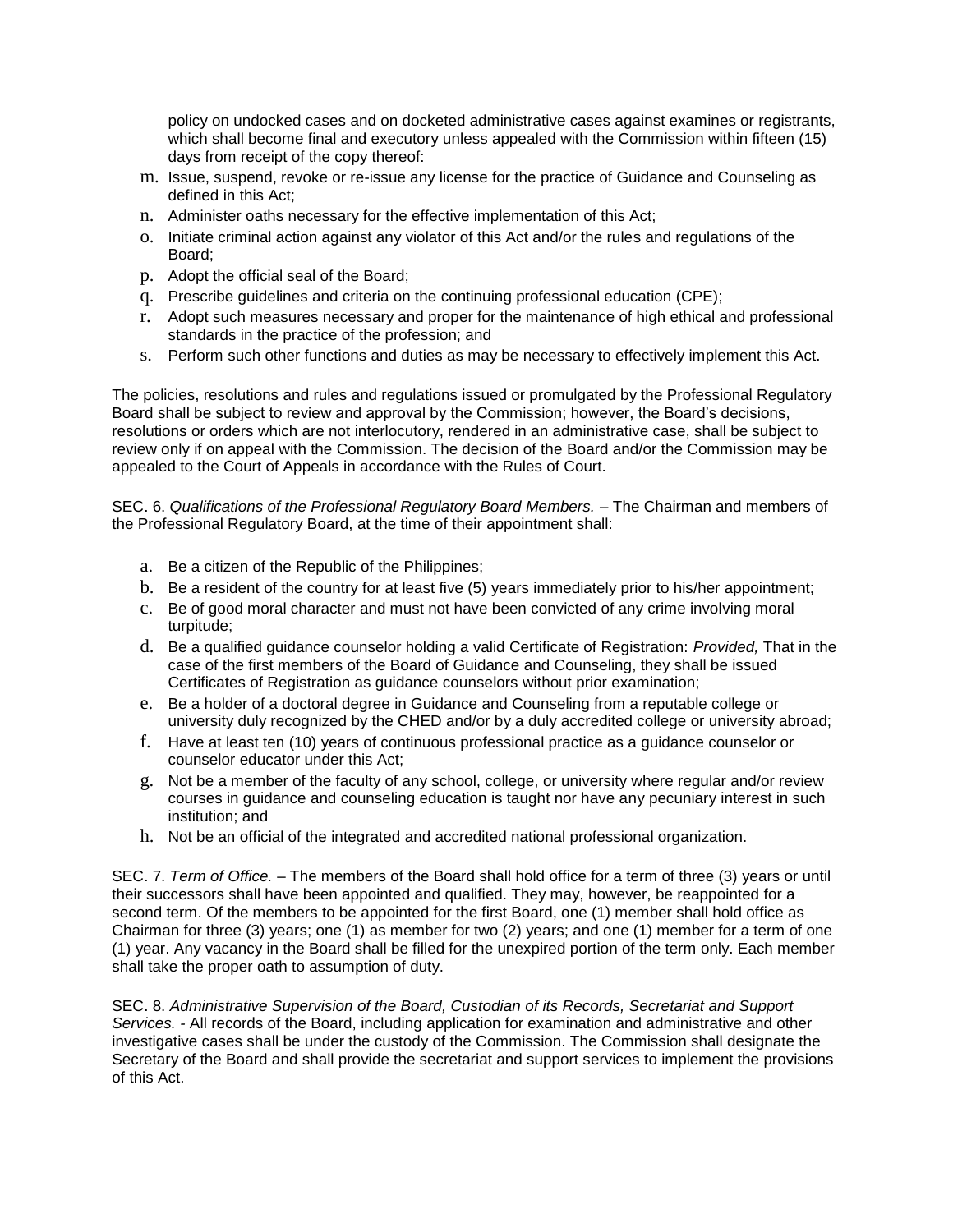SEC. 9. *Compensation and Allowances of the Board. –* The Chairman and members of the Board shall receive compensation and allowances comparable to the compensation and allowances received by the chairman and members of existing regulatory boards under the Commission as provided for in the General Appropriations Act.

SEC. 10. *Grounds for Suspension or Removal of Board Members. –* The President of the Philippines, upon the recommendation of the Commission, after giving the concerned member an opportunity to defend himself/herself in a proper administrative investigation to be conducted by the Commission, may remove and suspend any member on the following grounds;

- a. neglect of duty or incompetence;
- b. violation or tolerance of the violation of this Act or the Code of Ethics and Code of Professional and Technical Standards for guidance counselors;
- c. conviction by final judgment of crimes involving moral turpitude;
- d. manipulation or rigging of the licensure examination results, disclosure of secret information or the examination questions prior to the conduct of the said examination, or tampering of the grades therein; or
- e. conviction by final judgment of any criminal offense by the courts.

SEC. 11. *Annual Report –* The Chairman of the Board, shall after the close of the fiscal year, submit an annual report to the Commission, giving a detailed accounting of the proceedings of the Board during the year and embodying such recommendations as the Board may desire to make.

## ARTICLE III

# EXAMINATION, REGISTRATION

## AND LICENSURE

SEC. 12. *Examination Required.* All applicants for registration for the practice of Guidance and Counseling shall be required to undergo a licensure examination to be given by the Board and the Commission in such places and dates as the Commission may designate in accordance with Republic Act No. 8981, subject to compliance with the requirements prescribed by the Commission.

SEC. 13. *Qualifications for Examination.* In order to qualify for the examination, an applicant must, at the time of filing the application, be:

- a. a citizen of the Republic of the Philippines or a foreigner whose country has reciprocity with the Philippines in the practice of Guidance and Counseling;
- b. has not been convicted of an offense involving moral turpitude by a competent court; and
- c. holder of a Bachelor's Degree in Guidance and Counseling or in other allied disciplines and a master's degree in Guidance and Counseling from an institution in the Philippines or abroad recognized and accredited by the CHED.

SEC. 14. *Registration Without Taking Licensure Examination. –* A person who possesses the pertinent qualifications required for admission in the examination for registration as a guidance counselor pursuant to the provisions of this Act may be registered without examination: *Provided,* That the applicant files with the Board within two (2) years after its creation, an application for registration and issuance of a Certificate of Registration and Professional Identification Card by submitting credentials showing that the applicant before the effectivity of this Act: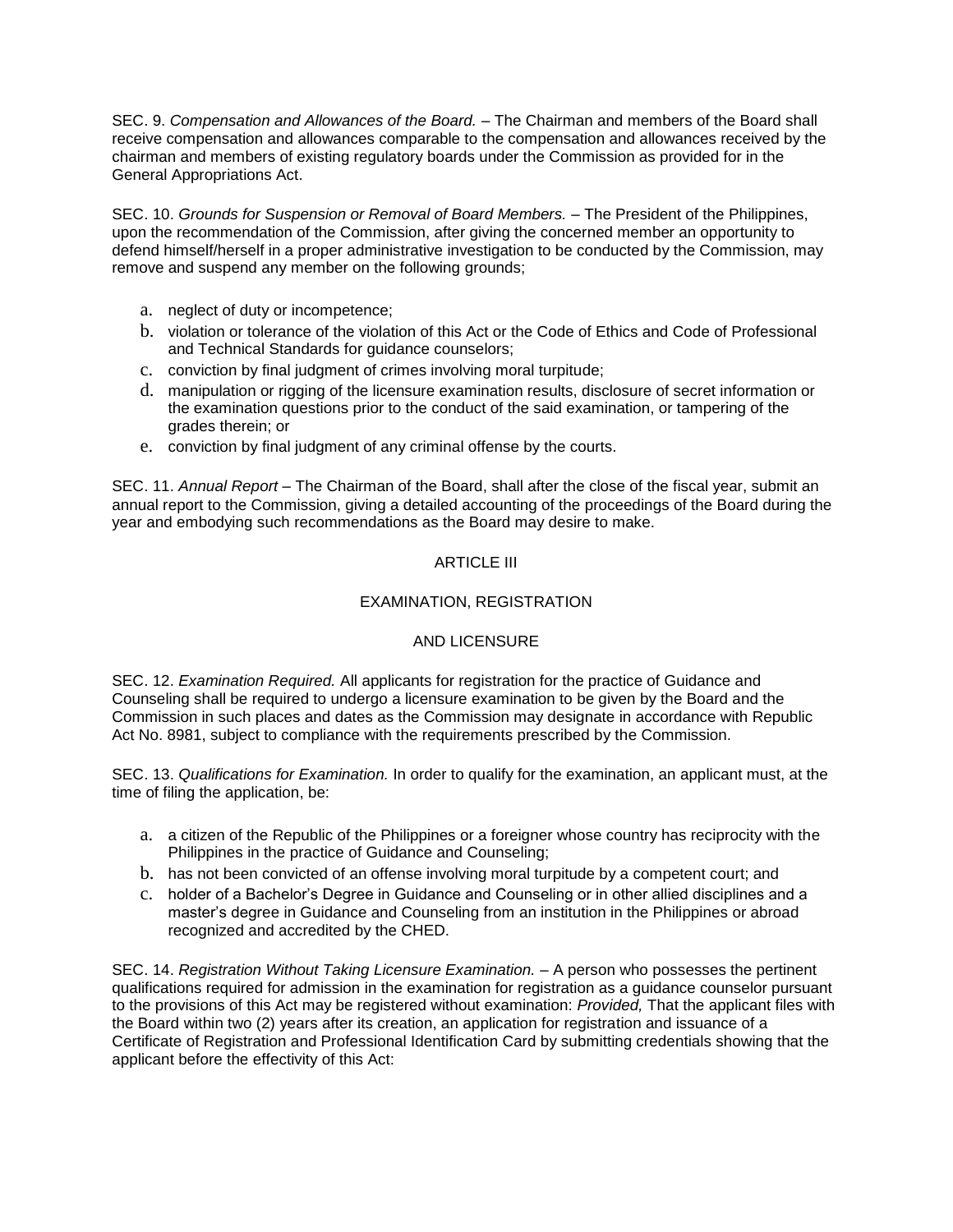- a. Had been doctoral and masters degree holders in Guidance and Counseling with at least three (3) years of teaching experience in Guidance and Counseling courses and/or full-time counseling practice for the same period;
- b. Had passed at least eighteen (18) units of Master's level courses in Guidance and Counseling such as Counseling Techniques/Theories, Organization and Administration of Guidance Services, Tests and Measurement, Group Process/ Counseling and Career Guidance/Counseling; and have, at least seven (7) years of experience in counseling work; and
- c. Had completed academic requirements for a master's degree in guidance and counseling and have five (5) years experience as full-time guidance counselors.

SEC. 15. *Scope of Examination –* The examination shall cover the following subject areas:

- a. Philosophical, Psychological and Sociological Foundations of Guidance;
- b. Counseling Theories, Tools and Techniques;
- c. Psychological Testing;
- d. Organization and Administration of Guidance Services; and
- e. Group Process and Program Development.

The Board, subject to approval by the Commission, may revise or exclude any of the subjects and their syllabi, and add new ones as the need arises.

SEC. 16. *Reports of Ratings.* - The Board shall, within ten (10) days after the examination, report the ratings obtained by each candidate to the Commission.

SEC. 17. *Ratings in the Examination and Re-examination. –* To be qualified as having passed the licensure examination for guidance counselors, a candidate must have obtained a weighted general average of seventy-five percent (75%), with no grade lower than sixty percent (60%) in any given subject. However, an examinee who obtains a weighted average of seventy-five percent (75%) or higher but obtains a rating below sixty percent (60%) in any given subject, must take an examination in the subject or subjects where he obtained a grade below sixty percent (60%) within two (2) years from the date of the last examination. The subject or subjects retaken must have each a rating of no less than seventy-five percent (75%) in order to qualify as having passed the examination.

SEC. 18. *Oath-Taking. –* All successful examines shall be required to take a professional oath before any member of the Board or any officer of the Commission authorized by the PRC, or any officer authorized by law.

SEC. 19. *Issuance of Certificate of Registration and Professional Identification Card. –* A Certificate of Registration as a guidance counselor shall be issued to any applicant who passes the examination or who is registered without examination, bearing the signature of the Commission Chairperson and the Chairman and members of the Board, and the official seal of the Board.

A Professional Identification Card bearing the registration number, date of issuance, expiry date, duly signed by the Commission Chairperson, shall likewise be issued to every registrant who has paid the prescribed fee.

SEC. 20. *Roster of Guidance Counselors. -* The Board, in coordination with the accredited professional organization, shall keep a roster of the names, residence and office addresses of all registered and licensed guidance counselors and the said roster shall be made available to the public upon request.

SEC. 21. *Integration of Guidance Counselors. –* All registered/licensed guidance counselors whose names appear in the roster of guidance counselors shall be united and integrated through their automatic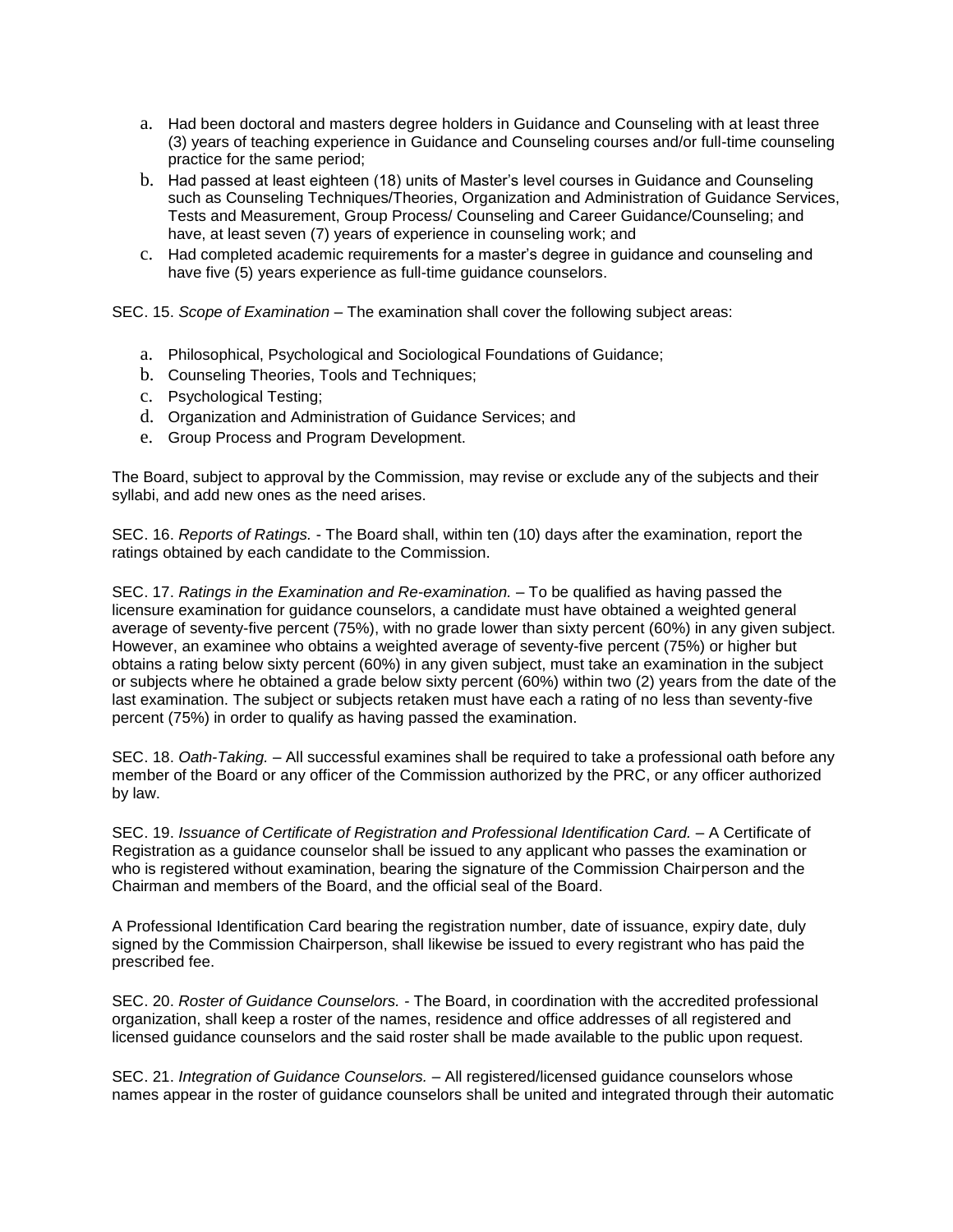membership in a one (1) and only registered and accredited national organization of registered/licensed guidance counselors which the Board, subject to approval by the Commission, shall recognize and accredit after consultation with all existing organizations of registered and licensed guidance counselors and, if possible, with all those who are not members of any of the said organization. The members in the said integrated and accredited national organization shall receive benefits and privileges appurtenant thereto upon payment of required fees and dues. Membership in the Integrated organization shall not be a bar to membership in any other association of guidance counselors.

SEC. 22. *Indication of Certificate of Registration Number and Professional Tax Receipts (PTR). –* The guidance counselor shall be required to indicate his/her certificate of registration number, the date of issuance, the period of validity of the license, including the professional tax receipt number on the documents he/she signs, uses or issues in connection with the practice of his/her profession.

SEC. 23. *Practice Through Special /Temporary Permit. –* Special/temporary permit may be issued by the Board, subject to the approval of the Commission and payment of the fees the latter has prescribed and charged thereof, to the following persons:

- 1. Licensed guidance counselors from foreign countries/states whose services are either for a fee or free;
- a. If they are internationally well-known counselors or outstanding experts in any branch or specialty of guidance and counseling; and
- b. If their services are urgently and importantly necessary for lack of, or inadequacy of available local specialists/experts for the promotion or advancement of the practice of guidance and counseling through transfer of technology.
- 1. Licensed guidance counselors from foreign countries/states whose services shall be free and limited to indigent patients in a particular hospital, center or clinic;
- 2. Licensed guidance counselors from foreign countries/states employed as exchange professors in a branch or specialty of guidance and counseling in schools, colleges, universities offering the course of guidance and counseling.

The permit shall, among other things, include these limitations and conditions for a period of not more than one (1) year subject to renewal, the branch or specialty of guidance counseling, and the specific place of practice such as clinic, hospital, center, school/college/university offering the course of guidance and counseling. The Board, subject to approval by the Commission, shall prescribe rules and regulations on the implementation of this particular section.

SEC. 24. *Denial, Suspension, Revocation of a Certificate of Registration, Cancellation of Special Permit. -* The application for registration and the issuance of a Certificate of Registration may be denied for any of these causes:

- a. Conviction of an offense involving moral turpitude by a competent court;
- b. Finding of guilty by the Professional Regulatory Board for immoral and/or dishonorable conduct; and
- c. Declaration by the court of the applicant as being insane.

The Certificate of Registration may be revoked or suspended, or the special permit may be cancelled for any of the above-enumerated causes including the following: fraudulent acquisition of Certificate of Registration and or special permit; abetment or tolerance of illegal practice by unqualified person through the use by the latter of guidance counselor's certificate, or special permit; violation of any provision of this Act, rules and regulations of the Board and the Commission and other policies thereof, including the Code of Ethics and Code of Technical Standards for guidance counselors; unethical, immoral, dishonorable or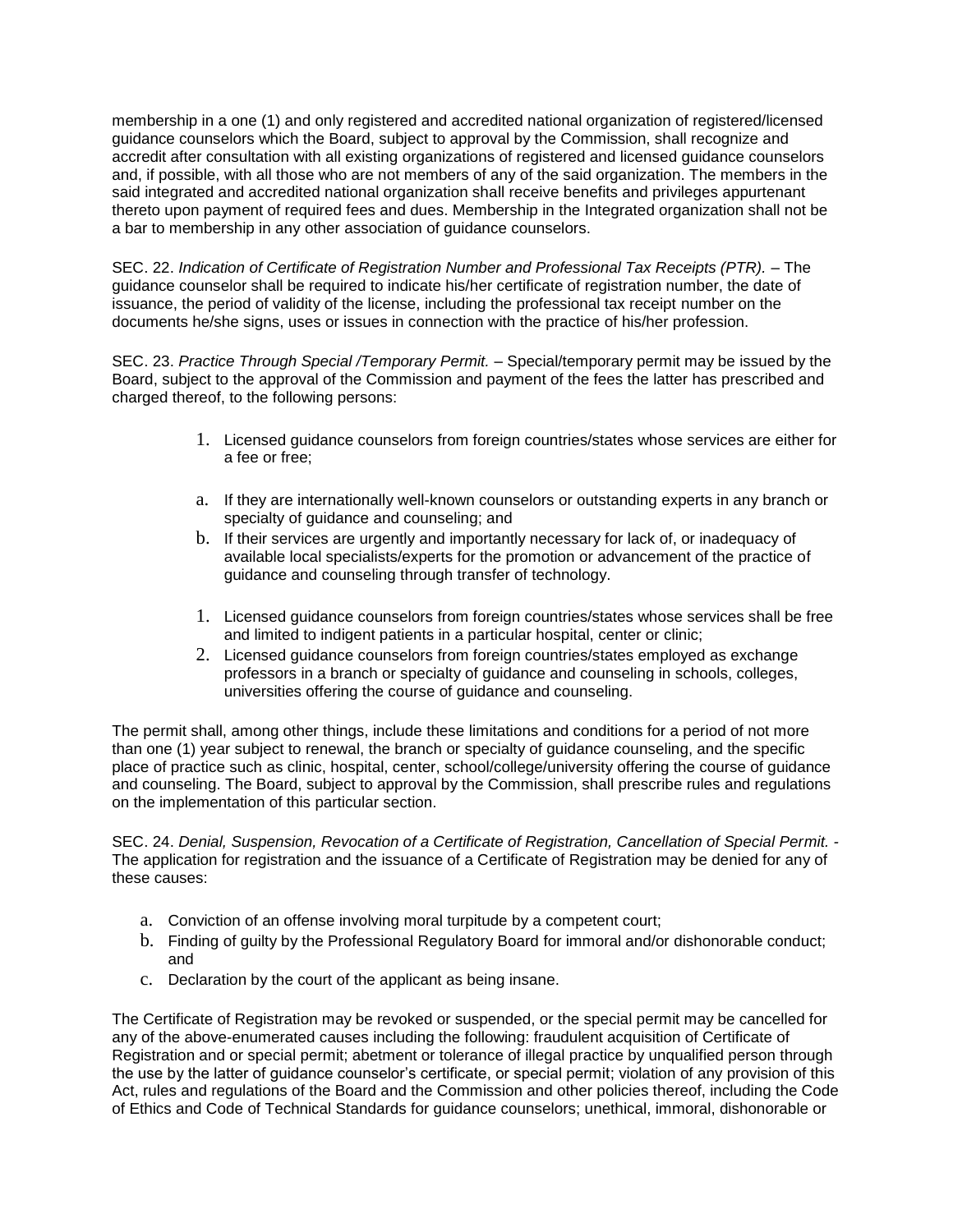unprofessional conduct; malpractice; guilty of drug or alcohol abuse impairing his/her ability to practice his/her profession; and practice of the profession during period of suspension by one whose Certificate of Registration had been suspended by the Board.

No certificate shall be denied, revoked or suspended for any of the reasons herein provided, until after sworn complaint in writing against the applicant or holder thereof shall have been filed and heard in a public hearing or upon request, behind closed doors.

SEC. 25. *Reinstatement. -* A person may apply to the Board for reinstatement of a certificate the issuance of which has been duly revoked at any time after the expiration of one (1) year from the date of revocation of said certificate. The application shall be in writing and shall conform to the requirements provided by the Board. No certificate shall be reinstated unless the Board is satisfied that a good cause exists to warrant such reinstatement.

SEC. 26. *Appeal –* The decision on the denial or refusal to issue Certificate of Registration, the revocation or suspension of the Certificate of Registration or cancellation of special permit by the Board shall be final unless appealed to the Commission within fifteen (15) days from recipe of the decision. The decision of the Board and/or Commission may be appealed to the Court of Appeals.

### ARTICLE IV

### PRACTICE OF GUIDANCE

## AND COUNSELING

SEC. 27. – *Prohibition Against the Practice of Guidance and Counseling. –* No person shall (a) engage in the practice of guidance and counseling without a valid Certificate of Registration and a valid Professional Identification Card or a special permit; (b) make representations to the public or to third persons as a licensed guidance counselor during the time that the license has been revoked or suspended, and, (c) allow anybody to use his/her license as guidance counselor to enable such unqualified individual to engage in the practice of guidance and counseling.

No corporation, partnership, association or entity shall operate a guidance and counseling office or center, or otherwise engage in the practice of guidance and counseling without securing a permit from the Board, which shall be issued only after it has satisfied itself that such establishment is properly staffed by duly licensed guidance counselors.

Any unethical practice of guidance and counseling as may be defined in a Code of Ethics and Code of Technical Standards to be prepared by the Board in consultation with guidance counselors, is prohibited.

SEC. 28. *Right to Privileged Communication for Guidance Counselors. –* A certified guidance counselor who is allowed to practice guidance and counseling in accordance with this Act cannot, without the consent of the client, be examined as to any communication or information which ahs been acquired while attending to such client. The protection accorded herein shall also extend to the records and secretary or clerk of a licensed guidance counselor, who may be examined concerning any fact, the knowledge of which has been acquired in such capacity.

Any evidence obtained in violation of this provision shall be inadmissible for any purpose in any proceeding.

SEC. 29. *Foreign Reciprocity.* – No foreign guidance counselor shall be admitted to the examination, or be given a Certificate of Registration, or be entitled to any of the rights and privileges under this Act unless the country or state of which he/she is a subject or citizen permits Filipino guidance counselors to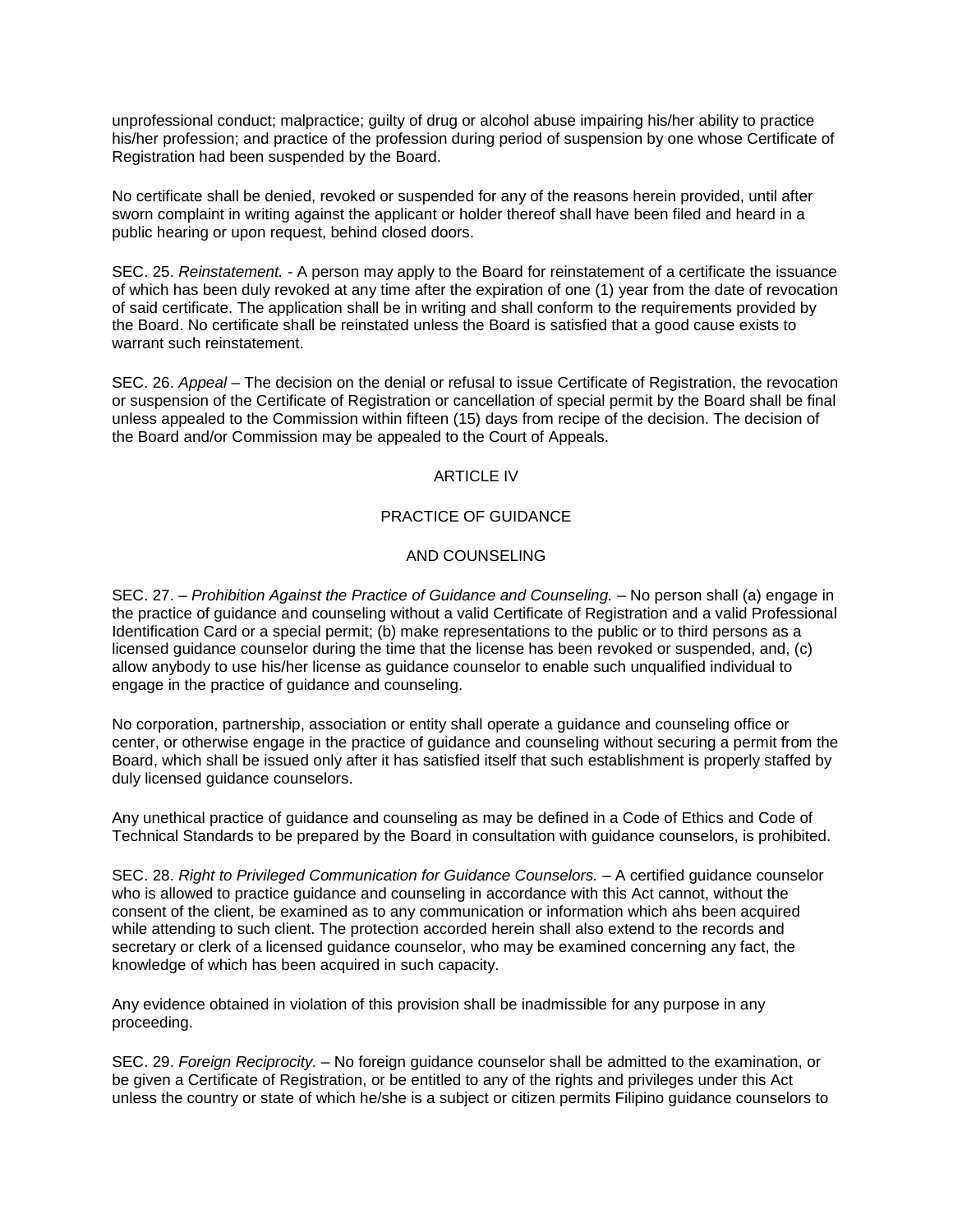practice within its territorial limits on the same basis as the subjects or citizens of said country or state: *Provided,* That the requirements for certification of guidance counselors in said foreign state or country are substantially the same as those required and contemplated under this Act. *Provided, further,* That the laws of such state or country grant the same privilege to Filipino guidance counselors on the same basis as the subjects or citizens of such foreign state or country.

## ARTICLE V

#### GENERAL PROVISIONS

SEC. 30. *Funding Provisions. –* The Chairperson of the Commission shall include in the Commission's programs the implementation of this Act. The funding of which shall be included in the General Appropriations Act.

SEC. 31. *Assistance of Law Enforcement Agency. –* Any law enforcement agency shall, upon call or request of the Commission or the Board, render assistance in enforcing this Act, including all the rules and regulations promulgated thereunder by prosecuting the violators thereof in accordance with law and the Rules of Court.

SEC. 32. *Implementing Rules and Regulations. –* Within sixty (60) days after the effectivity of this Act, subject to the approval of the Commission, the Board shall promulgate the necessary rules and regulations, in coordination with the integrated and accredited professional organization, to implement the provisions of this Act, which shall be effective after fifteen (15) days following its publication in the *Official Gazette* or newspaper of general circulation.

SEC. 33. *Penalty Clause. –* Any person who violates any provision of this Act and the rules and regulations issued by the Board and the Commission or commits fraud in the acquisition of Certificate of Registration or special permit, shall be punished with imprisonment of not less than six (6) months but not more than eight (8) years, or a fine of not less than Fifty thousand pesos (P50,000.00) but not more than One hundred thousand pesos (P100,000.00) or both in the discretion of the court.

SEC. 34. *Separability Clause. –* If any of this Act is declared unconstitutional, the remaining parts not affected thereby shall continue to be valid and operational.

SEC. 35. *Repealing Clause. –* All laws, decrees, orders, circulars, rules and regulations and other issuances which are inconsistent with this Act, are hereby repealed, amended or modified accordingly.

SEC. 36. *Effectivity. –* This Act take effect one (1) month after its publication in a newspaper of general circulation in the Philippines.

Approved,

**(Sgd.) FRANKLIN M. DRILON (Sgd.) JOSE DE VENESIA JR.**

President of the Senate Speaker of the House of the Representatives

This Act which is a consolidation of House Bill No. 5253 and Senate Bill No. 2128 was finally passed by the House of Representatives and the Senate on January 20, 2004 and January 19, 2004, respectively.

**(Sgd.) OSCAR G. YABES (Sgd.) ROBERTO P. NAZARENO** Secretary of the Senate Secretary General House of Representatives

Approved: Mar. 02 2004